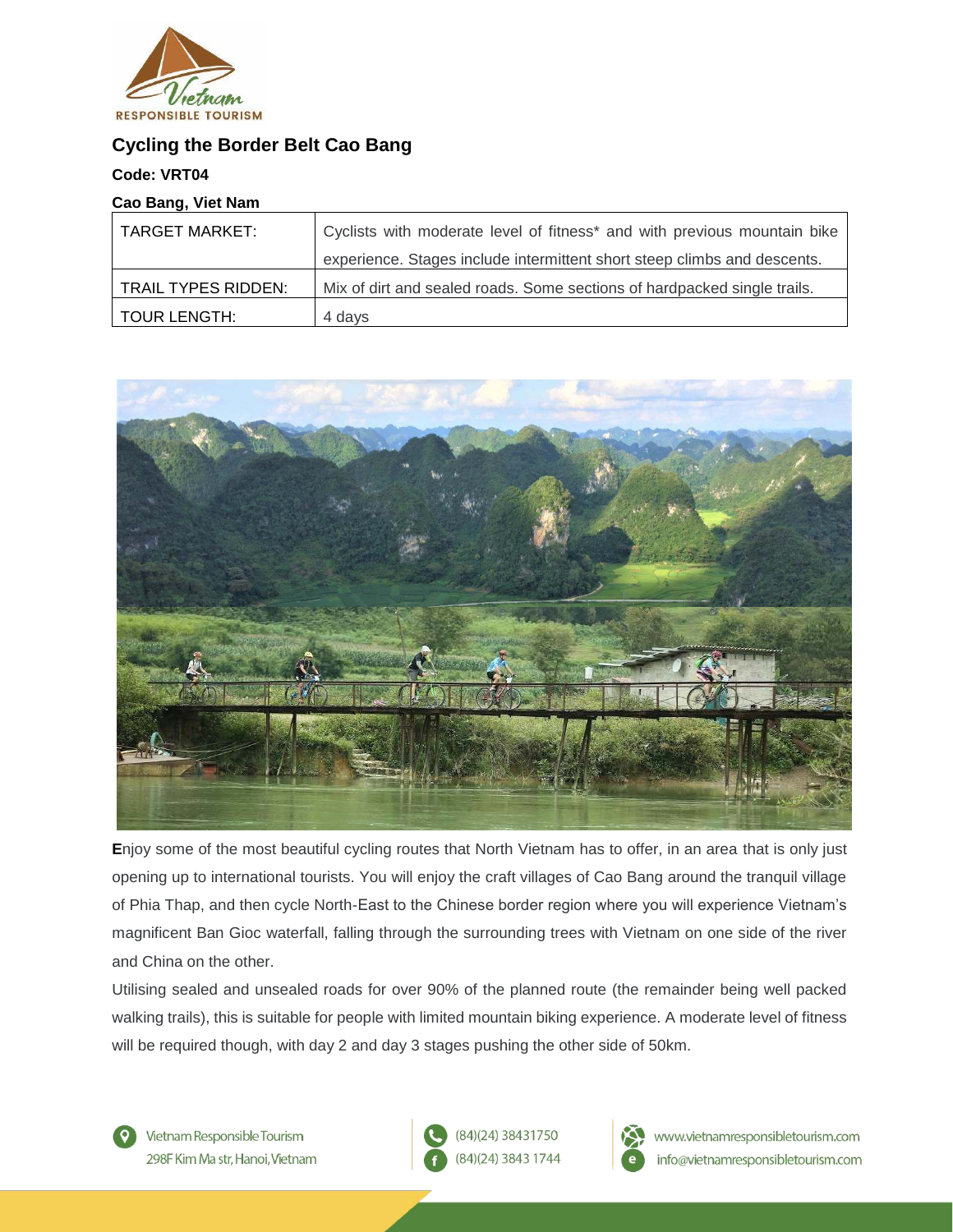

## **Trip Itinerary**

| Day 1: Hanoi – Phia Thap (-/L/D) |                                                                                      |  |
|----------------------------------|--------------------------------------------------------------------------------------|--|
| 06:00                            | Travel from Ha Noi - Phia Thap commune (by privarte Bus/Car). Lunch in Cao Bang City |  |
| 15:00                            | Short bike ride around homestay location                                             |  |
| 19:00                            | Dinner at homestay. Overnight accommodation: Phia Thap Homestay                      |  |

## **ROUTE DESCRIPTION**

After arriving at the homestay from Hanoi, you'll have the opportunity to warm up your cycling legs with a ride around the local area. This short "thereand-back" ride takes us along wide dirt roads to a paper-making village, where you'll be able to have a go at making your own paper using a process that locals have been using for generations. After putting your skills to the test we'll take a leisurely ride back to Phia Thap homestay village.



### **ROUTE MAP**



 $\circ$ 

Vietnam Responsible Tourism 298F Kim Ma str, Hanoi, Vietnam



\_\_\_\_\_\_\_\_\_\_\_\_\_\_\_\_\_\_\_\_\_\_\_\_\_\_\_\_\_\_\_\_\_\_\_\_\_\_\_\_\_\_\_\_\_\_\_\_\_\_\_\_\_\_\_\_\_\_\_\_\_\_\_\_\_\_\_\_\_\_\_\_\_\_\_\_\_\_\_



www.vietnamresponsibletourism.com info@vietnamresponsibletourism.com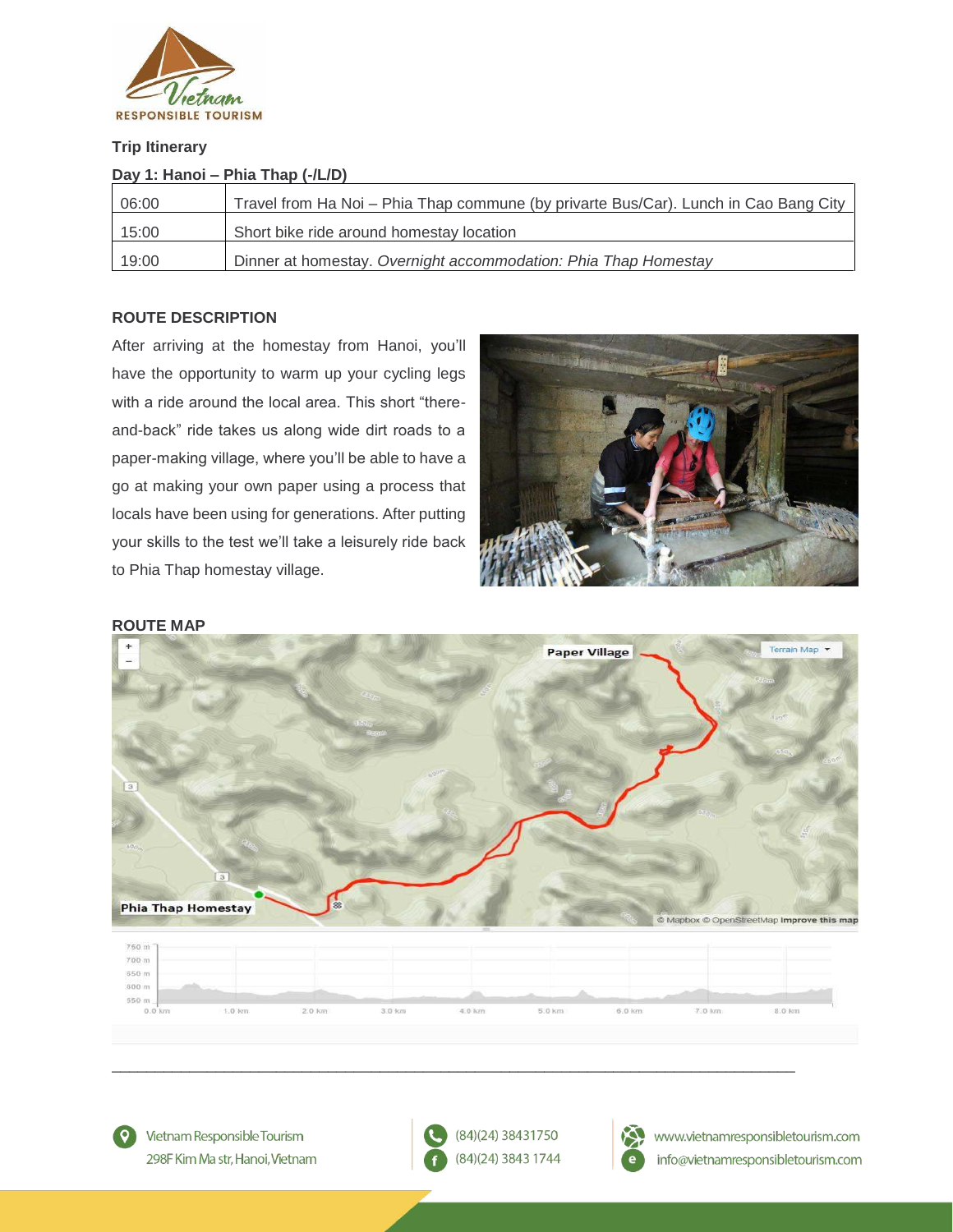

| 07:00 | Ride from Phia Thap homestay to Basket Weaving Village |
|-------|--------------------------------------------------------|
| 08:00 | Participate in Basket Weaving Challenge                |
| 12:00 | Lunch at Swimming Spot                                 |
| 19:00 | Dinner at homestay                                     |
|       | Overnight accommodation: Phia Thap Homestay            |

## **Day 2: Phia Thap – Basket Weaving Village – Phia Thap (B/L/D)**

Note: Water and fruit stations will be provided on the trail.

### **ROUTE DESCRIPTION**

It's time to really stretch those legs with the Phia Thap Epic Loop. This 40km ride along dirt and sealed roads (with a small section of singletrack) will take in a local basket-weaving village where you will not only see baskets being made, but also have a go at making one yourself. We then continue along the southern half of the loop and stop at a fresh spring where you can cool off with a quick swim before lunch.

After everyone has refuelled we'll head north along a sealed road towards Quang Uyen where you can purchase drinks at any of the local shops. Taking a steep but short climb out of town takes us onto the northern half of the loop, through amazing countryside and back to the homestay for a wellearned rest.

### **ROUTE MAP**







(84)(24) 38431750 (84)(24) 3843 1744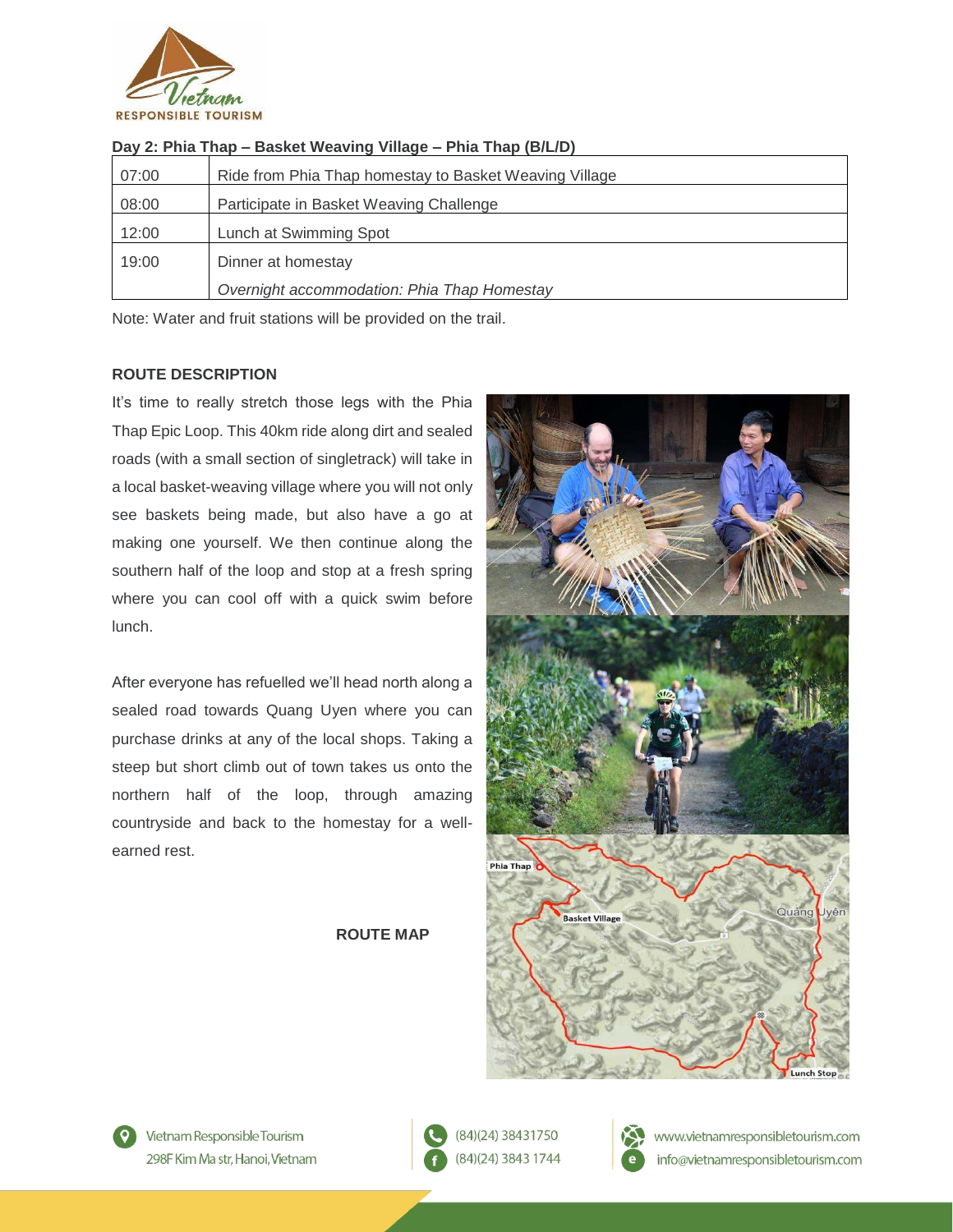

| Day 3: Phia Thap – Trung Khann – Lung Niec (B/L/D) |                                                                 |  |
|----------------------------------------------------|-----------------------------------------------------------------|--|
| 07:00                                              | Travel from Phia Thap commune to Trung Khanh (Bus)              |  |
| 08:00                                              | Ride bike from Trung Khanh to homestay at Lung Niec             |  |
| 19:00                                              | Dinner at homestay. Overnight accommodation: Lung Niec Homestay |  |

## **Day 3: Phia Thap – Trung Khanh – Lung Niec (B/L/D)**

## **ROUTE DESCRIPTION**

It's the biggest day of the tour distance-wise. We start with a 40min bus ride to the town of Trung Khanh, leaving behind most of the busy highway that goes to the Chinese border. After topping up the water bottles we head north, through amazing river scenery and passing rice paddies and water wheels and (on a clear day) spot the Chinese border in the distance.



Crossing the picturesque Quay Son river we then turn south-east along sealed roads and village trails, before turning east and making our way to the Lung Niec homestay that's located only a stone's throw from the famous Ban Gioc waterfall.

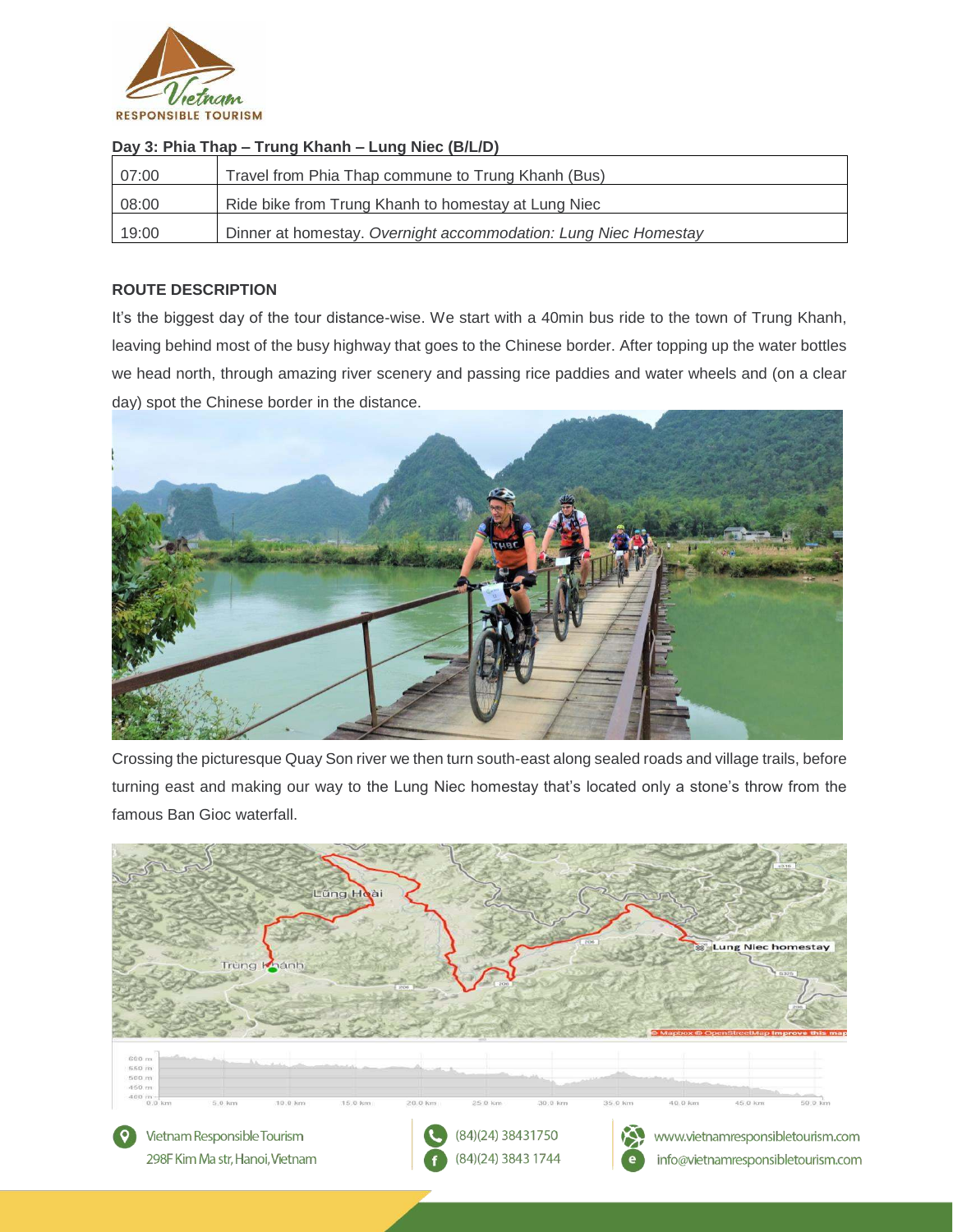

## **Day 4: Lung Niec – Ban Gioc – Hanoi (B/L/-)**

| 07:00 | Ride bike from Lung Niec homestay to Ban Gioc Waterfall |
|-------|---------------------------------------------------------|
| 08:00 | Community Development Project at Ban Gioc Waterfall     |
| 10:00 | Travel from Ban Gioc to Hanoi (Bus)                     |
|       | Lunch along the way                                     |

## **ROUTE DESCRIPTION**

Make sure your camera batteries are charged, because Day 4 is the money shot. Turning right onto the main road it's a short downhill ride down to the amazing Ban Gioc waterfall, where we will spend a few hours participating in a community development activity that will assist the locals in maintaining the area. Here riders can grab a coffee at the Sai Gon Ban Gioc Resort located right next to the waterfall entrance, or wander through the souvenir markets at the base of the falls. After a group photo (and plenty of your own, no doubt) it's all aboard the express bus back to Hanoi.



Vietnam Responsible Tourism 298F Kim Ma str. Hanoi. Vietnam